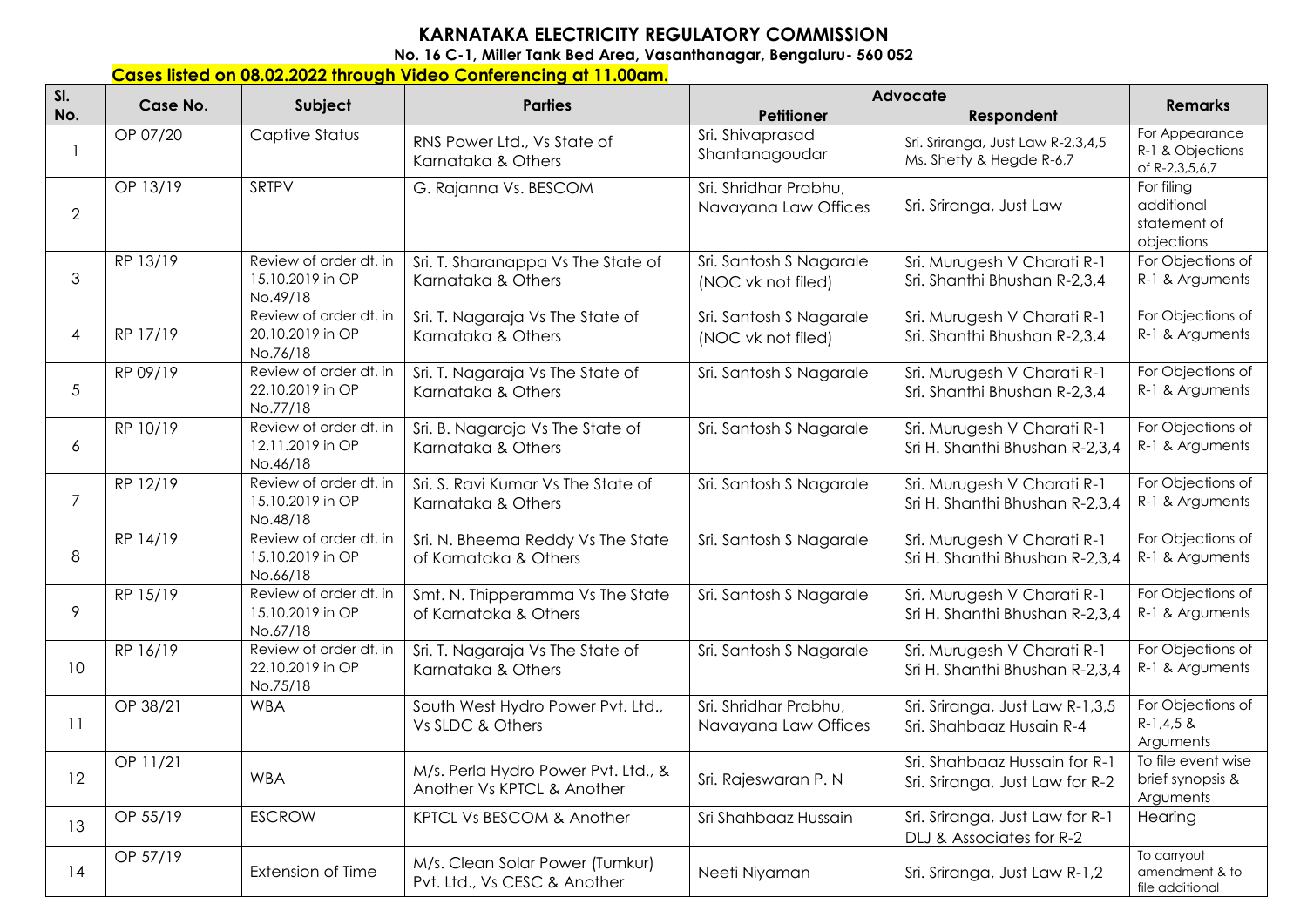|         |                             |                          |                                   |                        |                               | objections to                      |
|---------|-----------------------------|--------------------------|-----------------------------------|------------------------|-------------------------------|------------------------------------|
|         | OP 58/19                    |                          |                                   |                        | Sri. Sriranga, Just Law R-1,2 | amended petition<br>To carryout    |
|         |                             |                          | M/s. Clean Solar Power (Tumkur)   |                        |                               | amendment & to                     |
| 15      |                             | Extension of Time        | Pvt. Ltd., Vs CESC & Another      | Neeti Niyaman          |                               | file additional                    |
|         |                             |                          |                                   |                        |                               | objections to<br>amended petition  |
|         | OP 62/19                    | Extension of Time        | M/s. Clean Solar Power (Tumkur)   | Neeti Niyaman          | Sri. Shahbaaz Husain R-1,2    | To carryout                        |
|         |                             |                          | Pvt. Ltd., Vs MESCOM & Another    |                        |                               | amendment & to                     |
| 16      |                             |                          |                                   |                        |                               | file additional                    |
|         |                             |                          |                                   |                        |                               | objections to<br>amended petition  |
|         | OP 59/19                    |                          |                                   |                        | Sri. Sriranga, Just Law R-1,2 | To carryout                        |
|         |                             |                          | M/s. Clean Solar Power (Tumkur)   |                        |                               | amendment & to                     |
| 17      |                             | Extension of Time        | Pvt. Ltd., Vs CESC & Another      | Neeti Niyaman          |                               | file additional                    |
|         |                             |                          |                                   |                        |                               | objections to<br>amended petition  |
|         | OP 56/19                    |                          | M/s. Clean Solar Power (Tumkur)   |                        | Sri. Murugesh V Charati R-1   | For Arguments                      |
| 18      |                             | <b>Extension of Time</b> | Pvt. Ltd., Vs GESCOM & Another    | Neeti Niyaman          | Sri. Shahbaaz Husain R-2      |                                    |
| 19      | OP 60/19                    | Extension of Time        | M/s. Clean Solar Power (Tumkur)   |                        | Sri. Murugesh V Charati R-1   | For Arguments                      |
|         |                             |                          | Pvt. Ltd., Vs GESCOM & Another    | Neeti Niyaman          | Sri. Shahbaaz Husain R-2      |                                    |
| 20      | OP 61/19                    | Extension of Time        | M/s. Clean Solar Power (Tumkur)   | Neeti Niyaman          | Sri. Murugesh V Charati R-1   | For Arguments                      |
|         |                             |                          | Pvt. Ltd., Vs GESCOM & Another    |                        | Sri. Shahbaaz Husain R-2      |                                    |
|         | OP 27/20                    |                          |                                   |                        | Sri. Sriranga, Just Law       | For compliance                     |
| 21      |                             | Impact of GST            | Tata Power Renewable Energy Ltd., | J. Sagar Associates    |                               | of court order dt.<br>18.01.2022 & |
|         |                             |                          | Vs BESCOM                         |                        |                               | Arguments                          |
|         | OP 28/20                    |                          |                                   | J. Sagar Associates    | Sri. Shahbaaz Hussain         | For compliance                     |
|         |                             |                          | Tata Power Renewable Energy Ltd., |                        |                               | of court order dt.                 |
| 22      |                             | Impact of GST            | Vs HESCOM                         |                        |                               | 18.01.2022 &                       |
|         |                             |                          |                                   |                        |                               | Arguments                          |
|         | OP 29/20                    |                          |                                   | J. Sagar Associates    | Sri. Shahbaaz Hussain         | For compliance                     |
| 23      |                             | Impact of GST            | Tata Power Renewable Energy Ltd., |                        |                               | of court order dt.<br>18.01.2022 & |
|         |                             |                          | Vs GESCOM                         |                        |                               | Arguments                          |
|         | Complaint No.               | Illegal levy of fixed    | M/s. Shree Cement Ltd., Vs        | Party in Person        | Sri. Sriranga, Just Law       | For Arguments on                   |
| 24      | 04/19                       | charges                  | <b>GESCOM</b>                     |                        |                               | maintainability                    |
|         | OP 42/20                    |                          |                                   | Sri. Shridharprabhu,   | Sri. Sriranga,                | For Arguments                      |
| 25      |                             | O and M Charges          | Shamnur Sugars Ltd., Vs KPTCL     | Navayana Law Offices   | Just Law                      |                                    |
|         | OP 04/20                    | Revision of Tariff       | Mrujaara Power Plant Vs MESCOM    | Sri. Smaran Shetty,    | Sri. Shahbaaz Husain          | For Arguments                      |
| 26      |                             |                          |                                   | Keystone Partners      |                               |                                    |
|         | OP 51/21                    | Quash the letter dt.     |                                   |                        |                               | Hearing on                         |
|         |                             | 21.10.2021 issued by     | Sri Indra Power Energies Ltd., Vs | Sri. Ajay J Nandalike, | Sri. Sriranga, Just Law       | admission &                        |
| 27      |                             | the respondent           | <b>GESCOM</b>                     | Pragathi Law Chambers  | (VK not filed)                | compliance of                      |
|         |                             |                          |                                   |                        |                               | court order dt.<br>03.02.2022      |
|         | <b>Detailed information</b> |                          |                                   |                        |                               |                                    |
| SI. No. | Case No.                    |                          | Name and Phone No.                | <b>Email ID</b>        |                               |                                    |
|         |                             |                          |                                   |                        |                               |                                    |